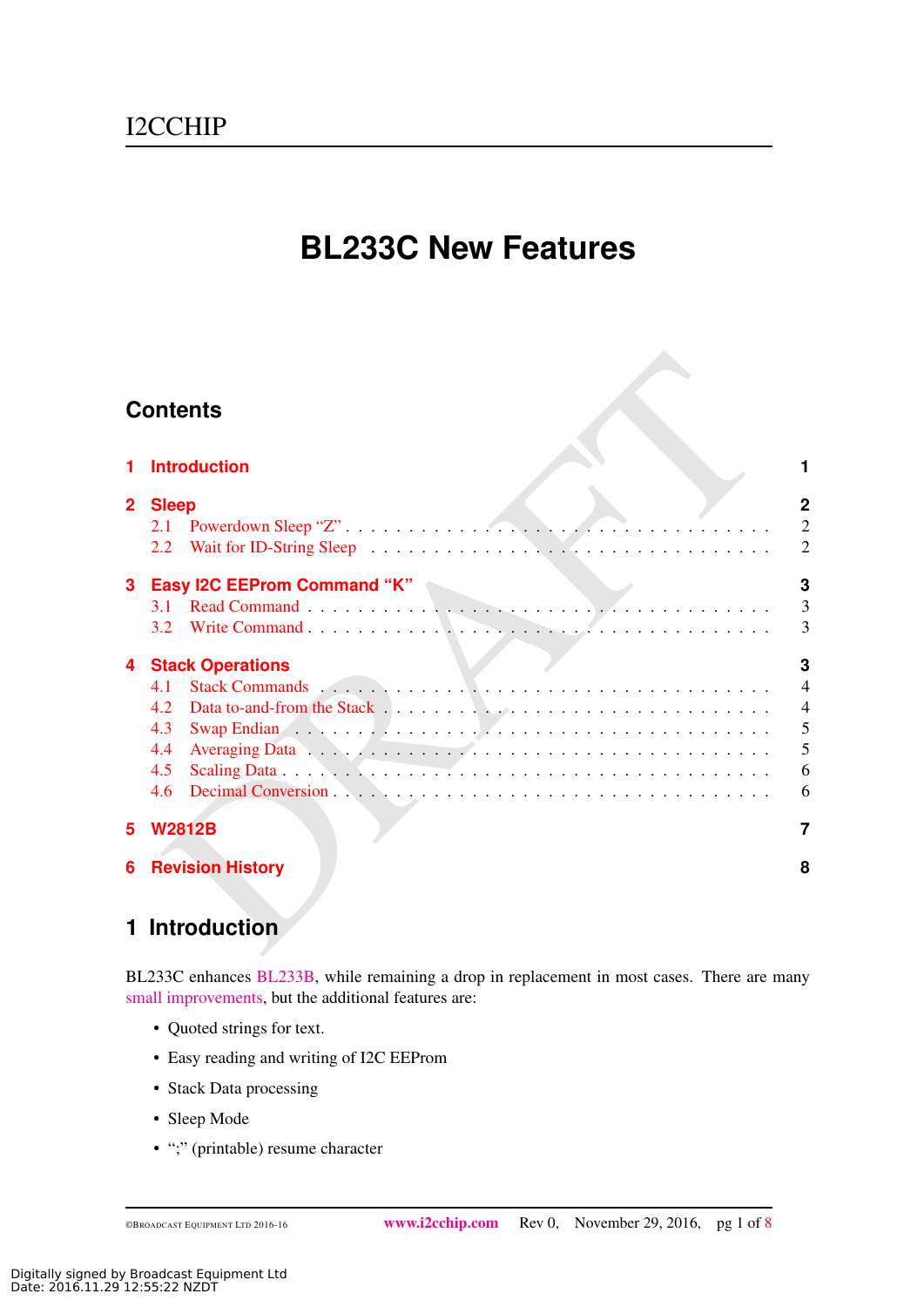• W2812B Serial LED strips (Adafruit NeoPixel etc)

If you do not send the new command characters, then all existing commands behave as they did before. Default EEProm contents are different.

## <span id="page-1-0"></span>**2 Sleep**

Sleep mode is disabled by default, until the eeprom flag fSeral\_ is set. To set it send "F708 61". The change happens after next reset (or send "X5A")

Sleep is useful for:

- Power-down sleep for battery powered applications e.g. WebI2C Router control
- Power-down sleep to wait for RTC clock or other external interrupt
- Wait-for-string sleep for multidrop operation
- Wait-for-string sleep to ignore Linux boot messages when connected to console/ttyS0

ge happens after next reset (or send "X5A")<br>
is useful for:<br>
Power-down sleep for battery powered applications e.g. WebI2C Router control<br>
Power-down sleep for battery powered applications e.g. WebI2C Router control<br>
Wait Sleep is entered with command "Z5A <Sleep Time>". As the BL233C will be stopping its uart, you must use the pause sequence to ensure that all commands, including the post wakeup ones, are inside the BL233 before it executes sleep.

T"Going to sleep for 1hour" :Z5A 061D T"Awake Now!";

### <span id="page-1-1"></span>**2.1 Powerdown Sleep "Z"**

Sleep time is N+1  $*$  2.3sec. BL233C stops its oscillator, empties the TX buffer, and enters sleep. It wakes on

- Timeout
- INT pin is pulled low
- Change on RTS pin
- Change on Port 3 pins SDA3, SCL3, CS3/P5

Commands are ignored during sleep. You cannot wake it from sleep via the serial RX pin. However changing the RTS pin state will wake it.

Power consumption is only a few microamps.

### <span id="page-1-2"></span>**2.2 Wait for ID-String Sleep**

The BL233C stalls (at normal power), waiting for a string that matches the stack contents. This can be used to

- Multidrop BL233C
- Ignore boot messages from Linux when connected to TTYS0 (linux console) on routers and similar devices.

Power consumption is normal - BL233C is running.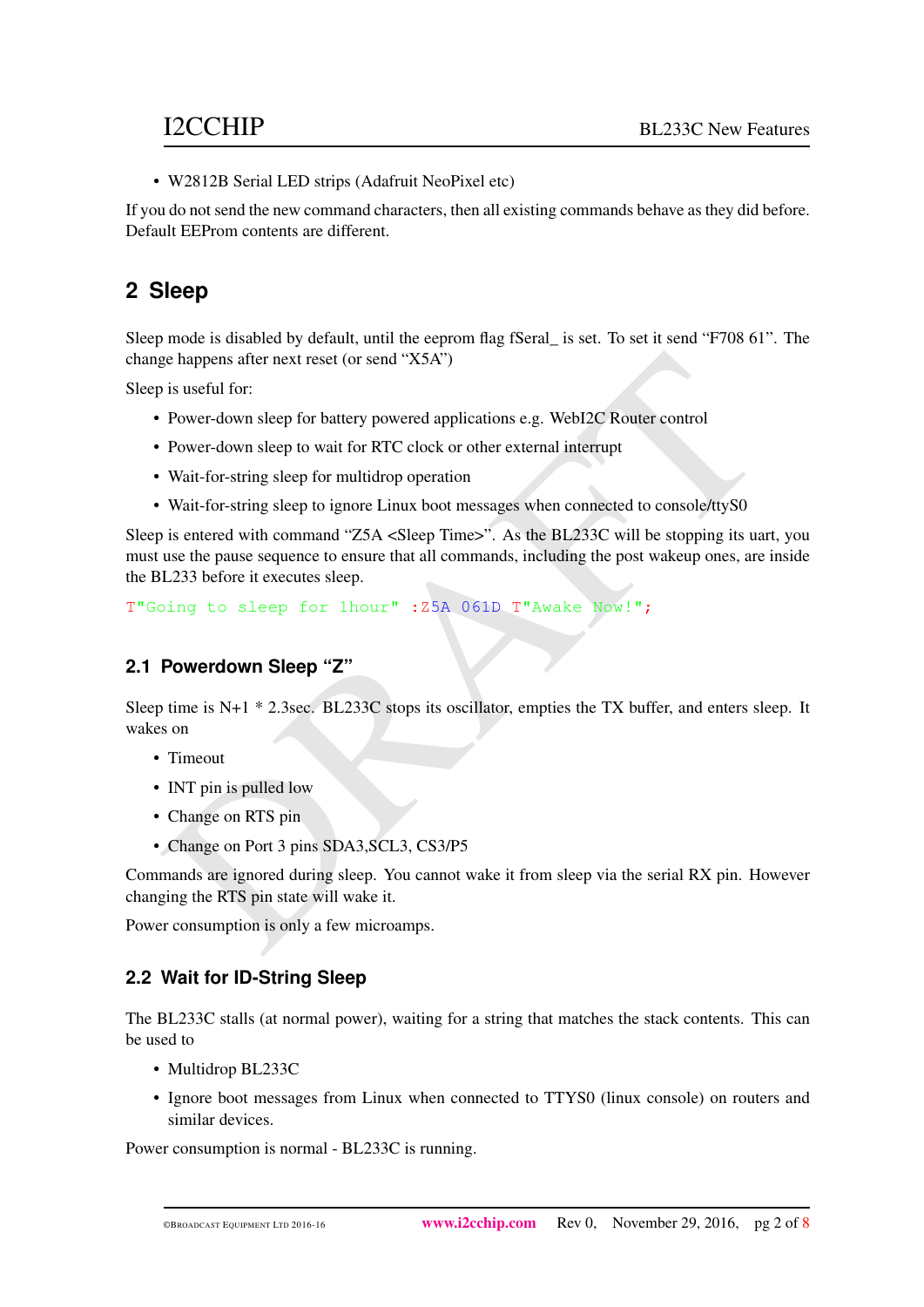## <span id="page-2-0"></span>**3 Easy I2C EEProm Command "K"**

BL233C can manage the process of reading and writing I2C EEProms, handling the data pointer and the paged writes for you. This turns the reading and writing into simple sequential reads and writes. The data pointer is persistent, making it possible to resume reads and writes, and (with the stack commands) to move data from an I2C device directly into an I2C memory.

I2C EEProms have up to 20 bits of data pointer. They use a one or two byte pointer, and up to 3 bits mixed into the lower bits of the address byte. When writing they have write pages from 1 to 256bytes long. The Control Byte configures K command for 1 or 2 address bytes and the write page size.

The K command sets up the pointers. R  $\&$  W commands read and write the eeprom. The comand is: K [I2C base address + Hi 3 Pointer Bits] [Pointer Byte M] [Pointer byte L] [Control Byte]

I2C address defaults to 0xA0. The merging of data pointer bits into the address is taken care of for you.

```
The Control Byte configures K command for 1 or 2 address bytes and the write page size.<br>
X command sets up the pointers. R & W commands read and write the eeprom. The comand is:<br>
C base address + Hi 3 Pointer Bits] [Point
K R02 ~ resume reading from previous data pointer
K 02 R04 \sim ControlByte=02, Default Data Pointer to 0, use default address of
K 40 02 RFF \sim CB=02, DP=0x40, read 256bytes
K 21 40 0D RFE ~CB=0D, DP= 0x02140, read 512 bytes
K 03 21 40 0D RFD \simCC=0D, DP= 0x32140, read 1024 bytes
```
### <span id="page-2-1"></span>**3.1 Read Command**

The number of bytes to read is modified from the normal read command. From 1 to 0xF3 it is simply the number of bytes to read, as normal. From FF to F4 it goes in binary steps: FF=256, FE=512, ....  $F4 = 512k$ .

Thus the whole memory can be read with a single command.

Note: Reading large memories will take some time. You may need to change baud rate.

### <span id="page-2-2"></span>**3.2 Write Command**

Before performing long write operations you should check that the memory is present.

All paging and data pointers are taken care of, you can write the whole memory in a single operation if you wish.

W [data bytes] stoP

Writing is executed when a write page boundary is crossed, or a *stop* command is sent. The eeprom goes offline while writing, and the BL233 loops addressing it until it returns, or times out.

## <span id="page-2-3"></span>**4 Stack Operations**

The BL233C adds a small data stack, and a set of 16bit maths primitives. Those familiar with RPN calculators will be familar with the idea (if not - ask your dad). Using this you can: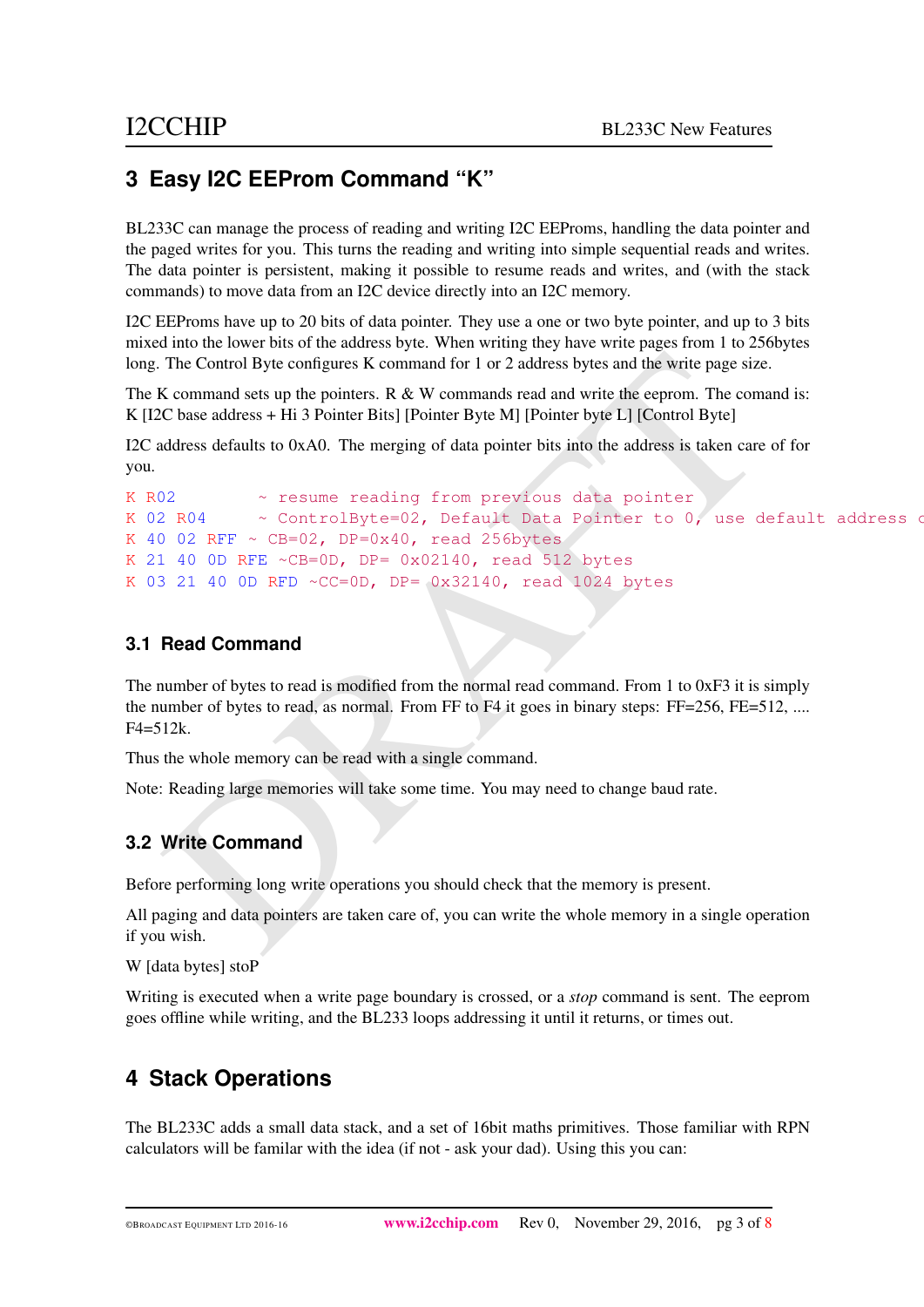- Swap byte order (Big endian / little endian)
- Convert results to Decimal strings, with (-ve) and decimal points.
- dump unwanted data bytes that must be read as a block.
- Scale ADC values to human readable units e.g. 0x0400 -> 10.23
- Average multiple readings to reduce noise / improve resolution.
- Pass data directly from one I2C device to another e.g sensor to display, or sensor to I2C-eeprom

### <span id="page-3-0"></span>**4.1 Stack Commands**

|           |                  | BL233C has a 6 byte data stack. and a 2 byte store.        |  |
|-----------|------------------|------------------------------------------------------------|--|
|           | Name             | Function                                                   |  |
| Ţ         |                  |                                                            |  |
|           | stkPush          | Push byte onto stack (from serial)                         |  |
| #         | PrintHex         | Pull byte off stack, and print as hex                      |  |
| $=$       | PrintAscii       | Pull char/byte off stack, and print as Ascii/binary        |  |
| $\omega$  |                  | R/W src/dest is Stack not serial port                      |  |
|           | Pop/Roll         | Pop 1 byte off stack (remove it) $X Y Z \rightarrow Y Z X$ |  |
| $\,$      | Roll4            | Roll top 4 elements of stack X Y Z -> Y X Z                |  |
|           | Swap             | Swap top 2 bytes Xlo, Xhi -> Xhi Xlo                       |  |
| $, \, \,$ | SwapD            | Roll4 twice swaps words                                    |  |
| $+$       | Add              | Add $X+Y \geq X$                                           |  |
|           | <b>Neg</b>       | Negate $X \rightarrow -X$                                  |  |
| -+        | Sub              | Subtract $Y-X \rightarrow X$                               |  |
| $\ast$    | Mul              | Multiply+Shift                                             |  |
| &         | And              | And                                                        |  |
| \$        |                  | Bin2Dec. Convert 1 digit to ASCII                          |  |
| $\%$      |                  | Abs / Sign., leave Sign as Ascii '-' or ' ' on stack       |  |
|           | <b>STO</b>       | Store 2 bytes, leaves on stack                             |  |
|           | <b>RCL</b>       | RCL 2 bytes, push on stack                                 |  |
|           | <b>ShowStack</b> | Prints whole stack - for debugging use                     |  |

### <span id="page-3-1"></span>**4.2 Data to-and-from the Stack**

Data is pushed onto the stack from the serial by ( command

When you want to use the stack with Read and Write commands, use @. Each @ is one byte, eg R@@ reads two bytes *onto* the stack. W@@ pulls the two data bytes *from* the stack. Beware that bytes reverse when push/pulled. If you want them in the same order, use Swap /. For example to read 2 bytes from on address and write to another, in the same order....

```
S41 @@ ~read 2 bytes onto stack
      ~swap bytes
S42 @@ ~write back out from stack
```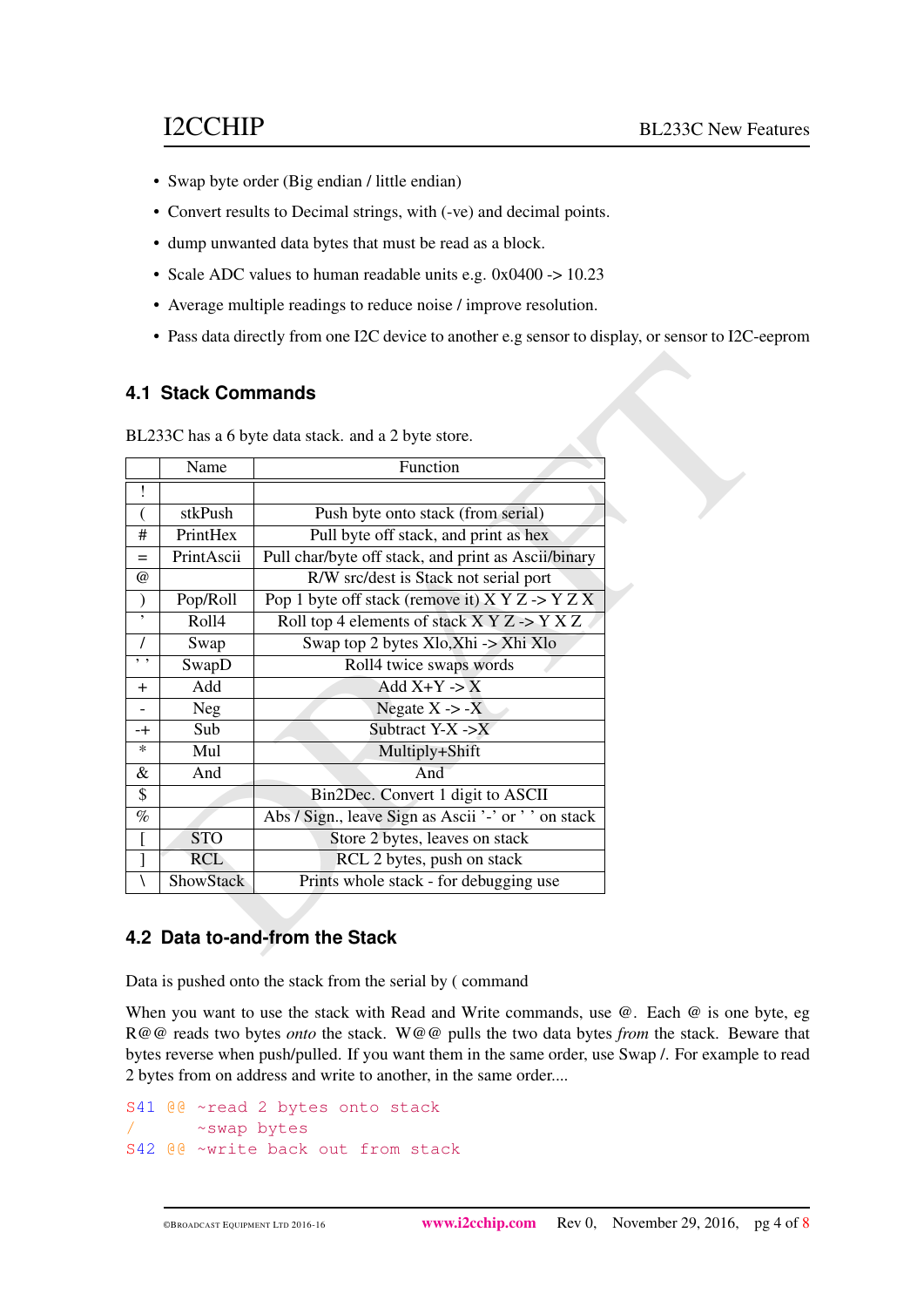Note that the 16bit maths operations are performed little-endian on the stack. This means you push the data in, in the obvious big-endian way. When you read a 16bit number you need to swap bytes before reading using /

The ShowStack \ (backslash) command, prints the stack leaving it unchanged. It is only for debugging purposes.

### <span id="page-4-0"></span>**4.3 Swap Endian**

Little Endian data (Least Significant Byte first) is a pain for to read for humans, and programs like Excel. To swap 2 byte data from big endian to little endian, you only have to push it on the stack (@), then pull it off (#). The endianness reverses.

S41R@@ ##

e.g. The Dallas DS1820 temperature sensor returns data Little Endian. Ignoring the setup, the data is read onto the stack by  $R@@.$  We can swap the bytes. Now it is readable.

```
SWCC44L0400 ~initialise sensor
SWCCBE R@@ ~read 2 bytes (1 word) onto stack
## ~return 2 bytes from stack as hex
```
The first part initialises the chip, the second reads the data

### <span id="page-4-1"></span>**4.4 Averaging Data**

A common need is to average sensor data to reduce noise, or to increase resolution.

```
Endian data (Least Significant Byte first) is a pain for to read for humans, and programs like<br>1. To swap 2 byte data from big endian to little endian, you only have to push it on the stack (@),<br>pull it off (#). The endia
SWCC44L0400 ~initialise sensor
SWCCBE R@@/ \sim{Read first temp onto stack. Swap bytes as DS18B20 data is little-
SWCCBE R@@/ ~{read 2nd temp
+ )) \sim \sim add together and pop 2 bytes off stack. Now sum is at top of stack
SWCCBE \mathbb{R} \mathbb{Q}( +)) \sim and keep doing this as many times as you like....
/## ~swap and print as hex
```
So we can take two readings and add them. Note that we Swap the data bytes after each read, as DS1820 was little-endian.

If you want to increase resolution, you *need* noise in the readings. If the readings are always the same, then the avarage will be unchanged. Noise is reduced by the square root of the number of readings. To add 1 bit of resolution, average 4 readings, 2 bits - 16 readings and so on. Obviously that makes it clear that averaging 4 readings is the minimum to be useful.

### **4.4.1 Running Average**

If your sensor has electrical noise, then doing an average at once (above) is simple. However if you want to smooth the data over longer times, then a running average might be better.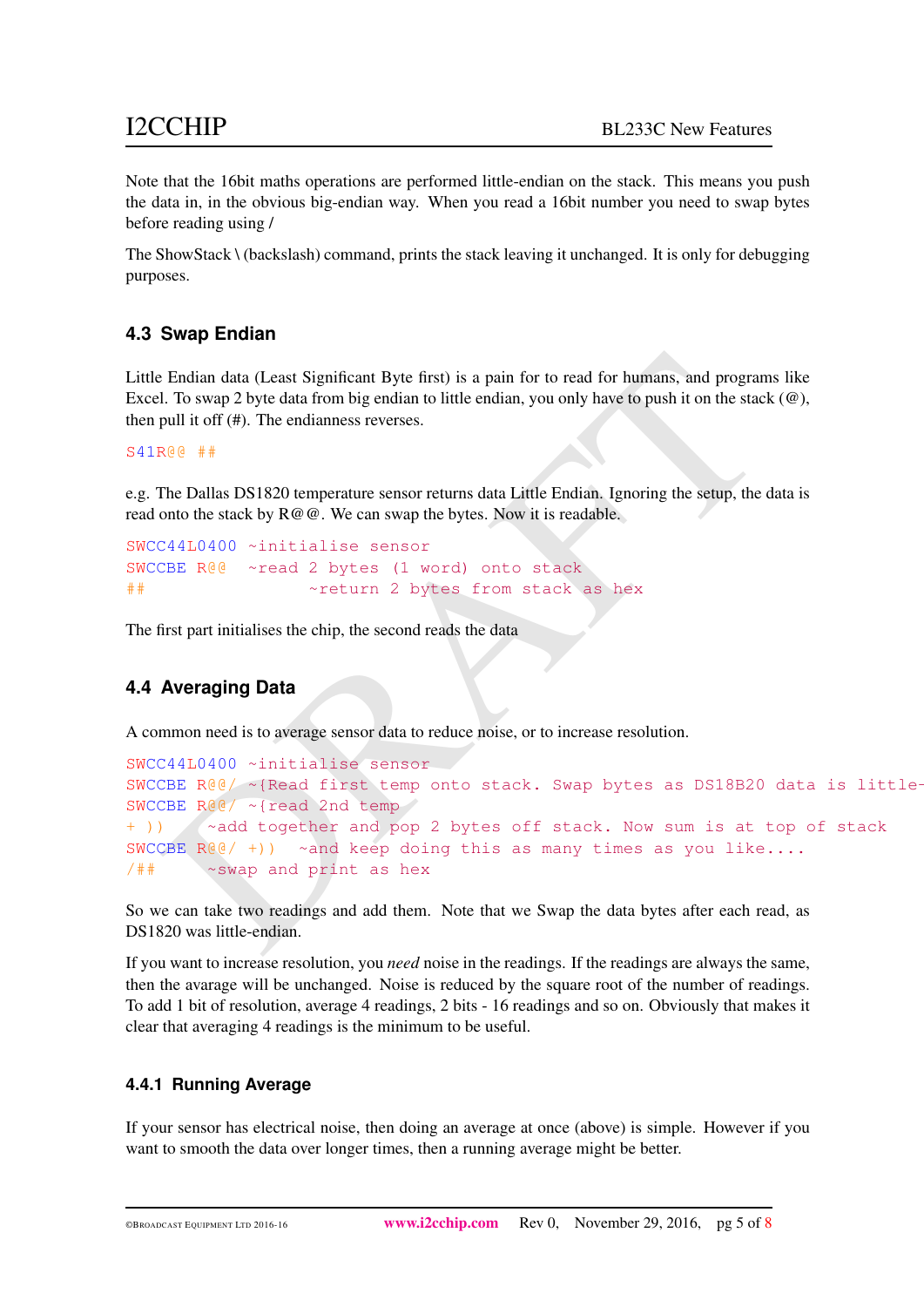```
SWCC44L0400 ~initialise sensor
SWCCBER@@/ []+]+]+]+]+]+]+ [ ~initialise running average total
] 2000 00 * ~divide by 8
- ] + \sim subtract so we have 7/8th of running total
SWCCBER@/ + [ ~add new value in to running total and store
] 2000 00 * ~divide by 8
/## \simreturn the result
```
### **4.5 Scaling Data**

Most sensors return integer ADC values that are not meaningful. In the general linear case Value =  $ADC * m + c$ .

<span id="page-5-0"></span>**Scaling Data**<br>
sensors return integer ADC values that are not meaningful. In the general linear case Value = \* m + c.<br>
DS18B20 returns a value of 0x7D0 (2000) for 125 dcg C, and 0 at zero. We can scale it up to<br>
i.e. 10t The DS18B20 returns a value of 0x7D0 (2000) for 125 deg C, and 0 at zero. We can scale it up to 1250 i.e. 10ths of a degree.

```
SWCC44L0400
SWCCBER@@/
A000 00 */##
```
Each count is 1/16th degree. So to get degrees multiply by 1/16 \* 65536. But we want to get 10ths of a degree, so mutliply it by  $10/16 * 65536 = 40960$  (A000)

To scale to 100ths of a degree,  $100/16*65536 = 409600$ . But this is too big for 16 bits. But 409600 = 51200 \* 8.

### **4.5.1 Multiply/Shift**

Integer multiply is a  $16 \times 16 = 32$  process, where the bottom 16 bits of the result is dropped. To keep data in range, the multiply is followed by a shift left of 0-16 bits

X Y Numshifts

 $X = X * \frac{Y}{65536} * 2^{NumShifts}$ 

### <span id="page-5-1"></span>**4.6 Decimal Conversion**

Decimal conversion is done using a primitive that converts a single digit at a time. By having a single digit primitive, you can format the data as you want - convert more or less digits, insert decimal points and so on. The conversion returns an ascii character on the stack, you can print, or write to a display device.

A macro to print 5 digit Bin2Dec is in BL233C eeprom. see below

For signed integers, use the Abs/Sign function first. This makes the data +ve, and puts Ascii '-' or ' ' on stack.

If you want to insert a decimal point, push 2E between digits.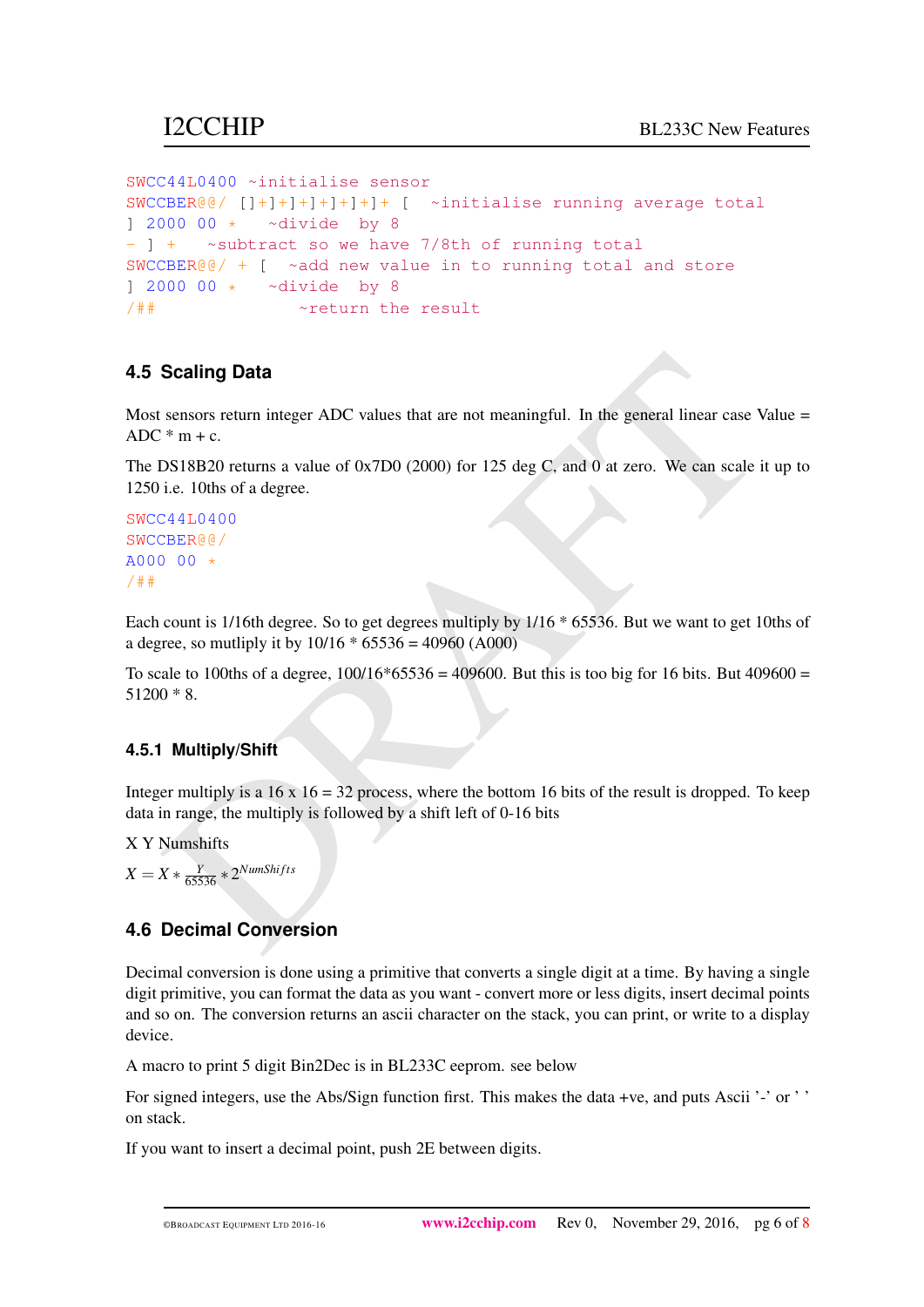```
(07D0 \text{ } \text{%}) (08F0 \text{ } \text{~}6) (08F0 \text{ } \text{~}6) (08F0 \text{ } \text{~}6) (08F0 \text{ } \text{~}6) (08F0 \text{ } \text{~}6) (08F0 \text{ } \text{~}6) (08F0 \text{ } \text{~}6) (08F0 \text{ } \text{~}6) (08F0 \text{ } \text{~}6) (08F0 \text{ } \text{~}6) (08F0 \text{ } \text{~(07D0 ~push a sample value, or read ADC onto stack
%= ~ show sign, make -ve values +ve, print ascii value from stack
(D8F0 \sim $= \sim push -10k onto stack and convert first digit and print
FC18 $= ~thousands
FF9C $= ~hundreds
2E= ~insert a decimal point ascii 2E
FFF6 $= ~tens
FFFF S= ~ones
```
\$ subtracts this digit. For each digit, the numbers are D8F0=-10000, FC18= -1000, FF9C= -100 etc.

 $%$  returns the sign.  $=$  pulls the digit character off the stack.

9 → Pressing<br>
Figure 2 – 2008<br>
Fracts this digit. For cach digit, the numbers are D8F0=10000, FC18=-1000, FF9C=-100 etc.<br>
urns the sign. = pulls the digit character off the stack.<br>
Example if you have a temperature in 10t You can just convert that part of the number you want. For example if you have a temperature in 10th of a degree, where 650=65C, you might just convert the hundreds and tens, to get just the two digit number 65.

### **4.6.1 Decimal Conversion Macro**

This macro to print signed and unsigned numbers as decimal is in macro memory at address x15 for signed, x17 unsigned:

```
s = (D8F0\ = FC18\ = FF9C\ = FFFF6\ = FFFFS
```
To use it:

```
(8004 ~Push data
[ ~STO a copy
>15 ~ print signed
1 \sim \text{RCL}>17 ~print unsigned
]
>1E
```
You can insert decimal points after the  $=$ . There is even a space for one before the last digit.

V30CF"2E=" ~write 2E= into the gap in the macro to get a decimal point

You can also call just the last part when you only want a couple of digits

### <span id="page-6-0"></span>**5 W2812B**

Support for the single wire, coloured led driver W2812B is added. Please contact us if this is useful to you - this feature may not make it into final versions of BL233C.

A single channel is on Bus B Due to the timing requirements of W2812B, only ?13? LEDs (39bytes) can be driven.